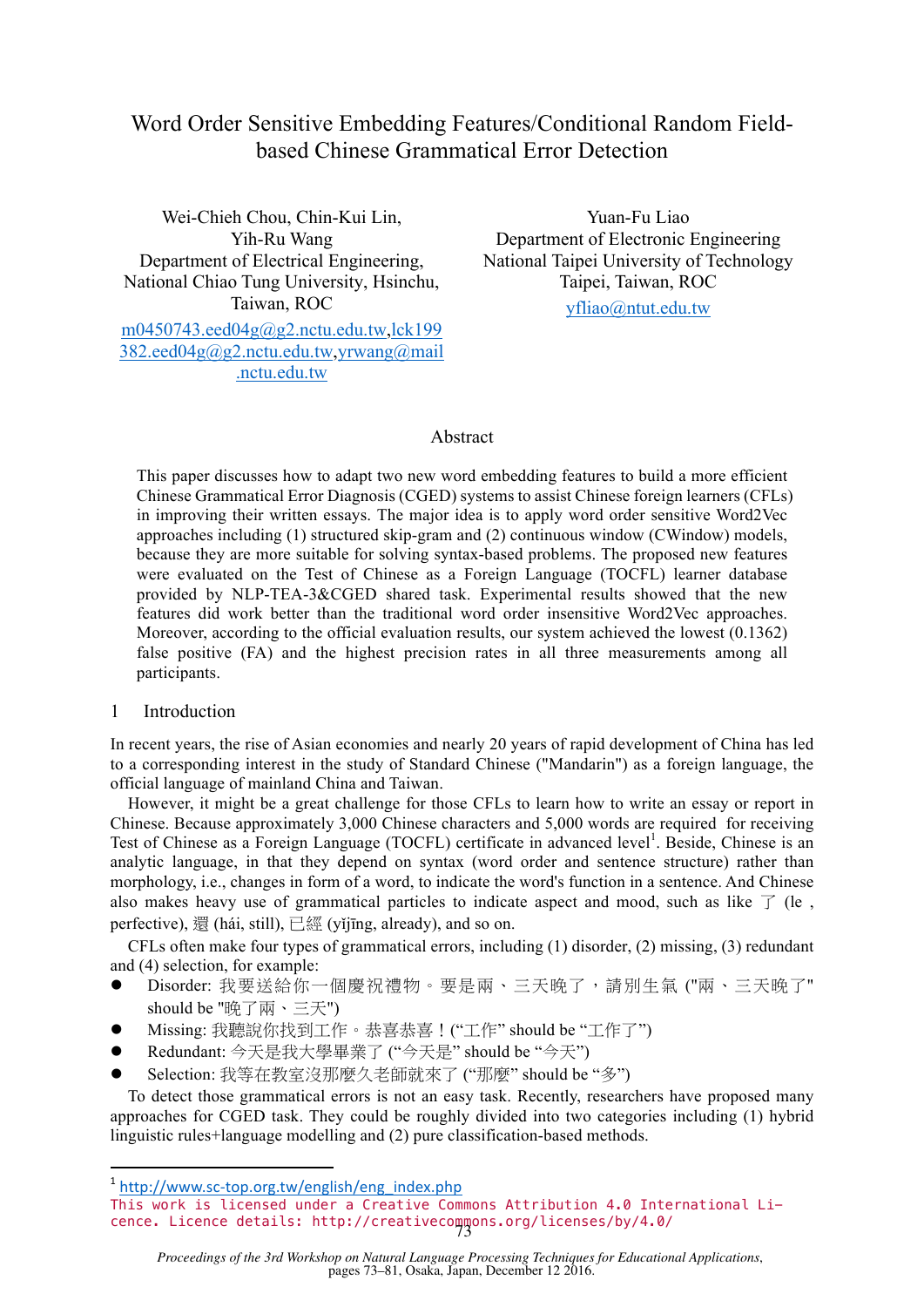For example, Lee et al. (2013) applied a set of handcrafted linguistic rules with syntactic information to detect errors occurred in Chinese sentences written by CFLs. Lee et al. (2014) then further implemented a sentence judgement system that integrated both rule-based an and n-gram statistical methods to detect grammatical errors in Chinese sentences. Lin and Chen (2015) proposed a system which measured the likelihood of sentences generated by deleting, inserting, or exchanging characters or words in which two sentence likelihood functions were proposed based on frequencies of space removed version of Google n-grams.

On the other hand, Xiang (2015) utilized an ensemble classifier random feature subspace method for CGED task. Cheng et al. (2014) proposed a CRF-based method to detect word ordering errors and a ranking SVM-based model to suggest the proper corrections. Finally, Chen et al. (2015) and Yeh et al. (2015) also adopt CRFs and collected a set of common grammatical error rules for building CGED systems.

Among these two methods, the classification-based approach, especially the CRF-based one is quite promising. Because, CRFs treat the CGED problem as a sequence-to-sequence mapping task, it could then model well the word ordering and sentence structure. However, traditional CRF-based approaches often only take current and few neighbouring words and their POS tags as the input features. This may limit CRFs' horizon vision. Besides, word-based features will result in the sparse training data problem, since the total number of Chinese words is more than  $160,000^2$ .

To alleviate these two difficulties, this paper would like to discuss how to adapt word embedding features to alleviate the sparseness issue and especially how to extract two new word order sensitive embedding features proposed by Wang (2015) to capture ordering information. The major idea is to apply word order sensitive Word2Vec approaches including (1) Structured Skip-gram and (2) CWindow models. Because they seriously take word ordering information into account and are therefore more suitable for solving syntax-based problems. By this way, we hope we could build a more efficient CGED system.

## 2 System Implementation for NLP-TEA-3&CGED shared task

The block diagram of our proposed system is shown in Fig. 1. It has a CRF-based traditional Chinese parser for word segmentation and POS tagging frontend and a CRF-based CGED backend. But the major enhancement comparing with other CRF-based approaches is that it applies the word order sensitive Word2Vec module to extract word embedding vectors and then does word clustering to generate input features for CRF-based CGED module.



Figure 1: The block diagram of the proposed word ordering sensitive embedding feature/CRF-based Chinese Grammatical Error Detection system.

**<u>**  $\frac{1}{2}$  and  $\frac{1}{2}$  and  $\frac{1}{2}$  and  $\frac{1}{2}$  and  $\frac{1}{2}$  and  $\frac{1}{2}$  and  $\frac{1}{2}$  and  $\frac{1}{2}$  and  $\frac{1}{2}$ </u>

<sup>2</sup> https://www.moedict.tw/about.html

This work is licensed under a Creative Commons Attribution 4.0 International Licence. Licence details: http://creativecommons.org/licenses/by/4.0/ 74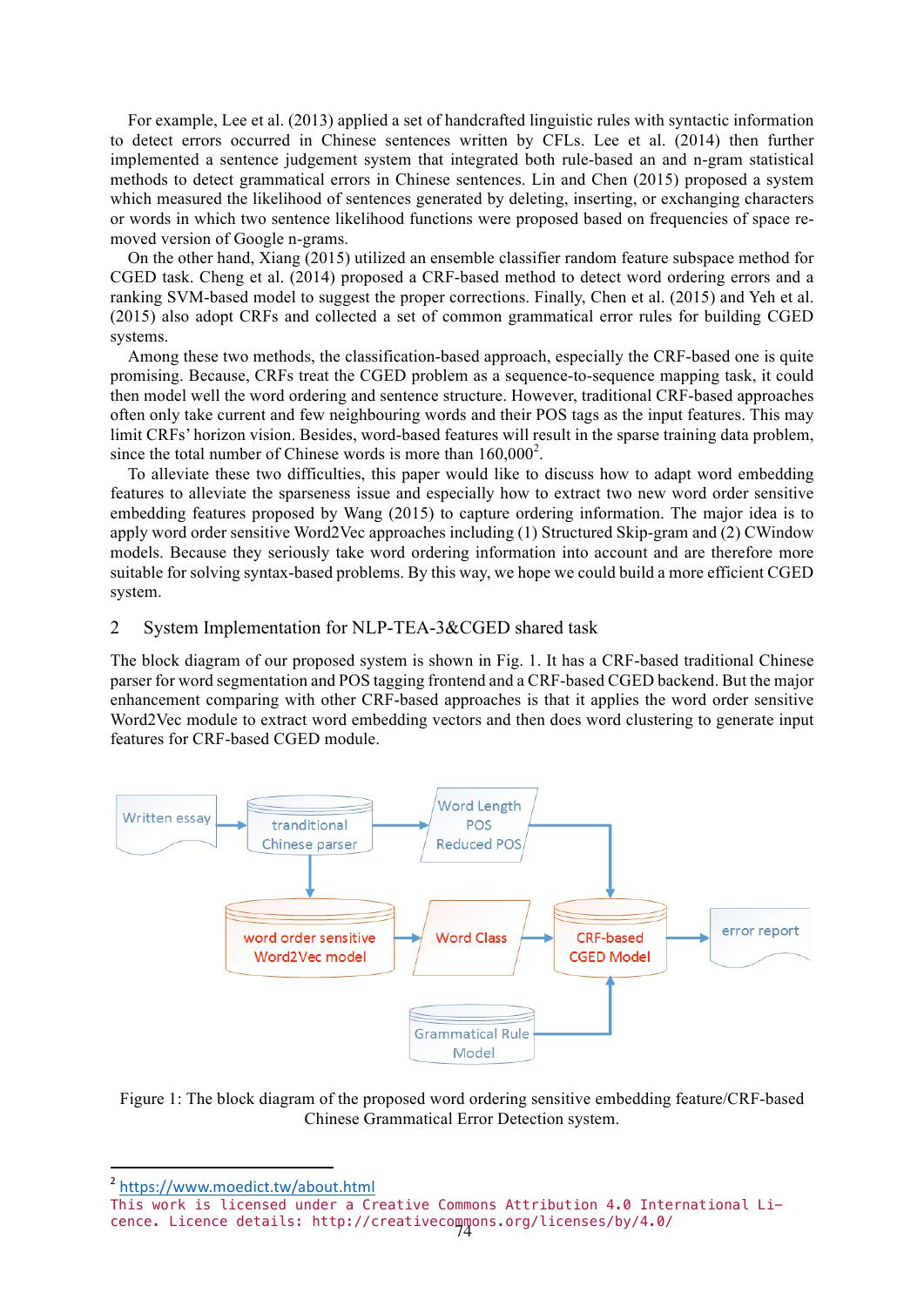In the following subsections, several system components will be discussed in more detail, including (1) traditional Chinese parser, (2) word order sensitive Word2Vec, (3) grammatical rule and (4) CRFbased CGED models.

#### 2.1 Traditional Chinese Parser

The parser used in this system (as shown in Fig. 2) is a CRF-based system for traditional Chinese. It has three main modules including (1) text normalization, (2) word segmentation and (3) POS tagging.



Figure 2: The schematic diagram of the proposed Chinese parser.

This parser was trained using Sinica Balanced Corpus ver.  $4.0<sup>3</sup>$ . Its performance is as follows: The Fmeasure of the word segmentation is 96.72% for the original database and 97.50% for the manually corrected corpus. The difference between precision and recall rate is less than 0.06%. The accuracy of the POS (47-type) tagging is 94.97%.

It is worth noting that this CRF-based Chinese word segmentation and parser is originally built for automatic speech recognition (ASR). So another purpose of this study is to examine how generalization and sophistication our parser is. Since Chinese words are not well defined (without word boundaries), a high quality Chinese word segmentation and parser is essential for building an effective word embedding representation and a good CGED system.

#### 2.2 Word Order Sensitive Embedding Feature Extraction

One way to alleviate the sparse training data problem is to use word classes instead of words themselves as the input features for CRF-based CGED system. The most widely used tools for building word clustering are the models described in (Mikolov 2013a, b, c), including the "Skip-gram" and the "Continuous Bag-of-Words" (CBOW) models. However, since these models only give a word a single embedding feature vector, they are insensitive to word order and may not be suitable for CGED tasks.

Therefore, in this paper, we will adopt two new word order sensitive embedding approaches including (1) CWindow and (2) Structured Skip-gram (see Fig. 3) models proposed by Wang (2015) to take word ordering information into account.

Basically, CWindow defines a output predictor  $O \in \mathbb{R}$  (|V |×(2c×d)) that takes a (2c × d)-dimensional vector  $[e(w_{-c}), ..., e(w_{-1}), e(w_1), ..., e(w_c)]$  (the embeddings of the context words) as input. Words in different position hence have different weights. Structured Skip-gram, on the other hand, defines a set of c × 2 output predictors (O<sub>-c</sub>, ..., O<sub>-1</sub>, O<sub>1</sub>, O<sub>c</sub>), with size  $O \in \mathbb{R} \le (|V|) \times d$ , to predict the outputs according to their positions. These two models then will generate word order sensitive embeddings features. By this way, it should be easier for CGED system to detect abnormal word ordering or sentence structures.

**<u>**  $\frac{1}{2}$  and  $\frac{1}{2}$  and  $\frac{1}{2}$  and  $\frac{1}{2}$  and  $\frac{1}{2}$  and  $\frac{1}{2}$  and  $\frac{1}{2}$  and  $\frac{1}{2}$  and  $\frac{1}{2}$ </u>

<sup>3</sup> http://www.aclclp.org.tw/use\_acbc\_c.php

This work is licensed under a Creative Commons Attribution 4.0 International Licence. Licence details: http://creativecommons.org/licenses/by/4.0/ 75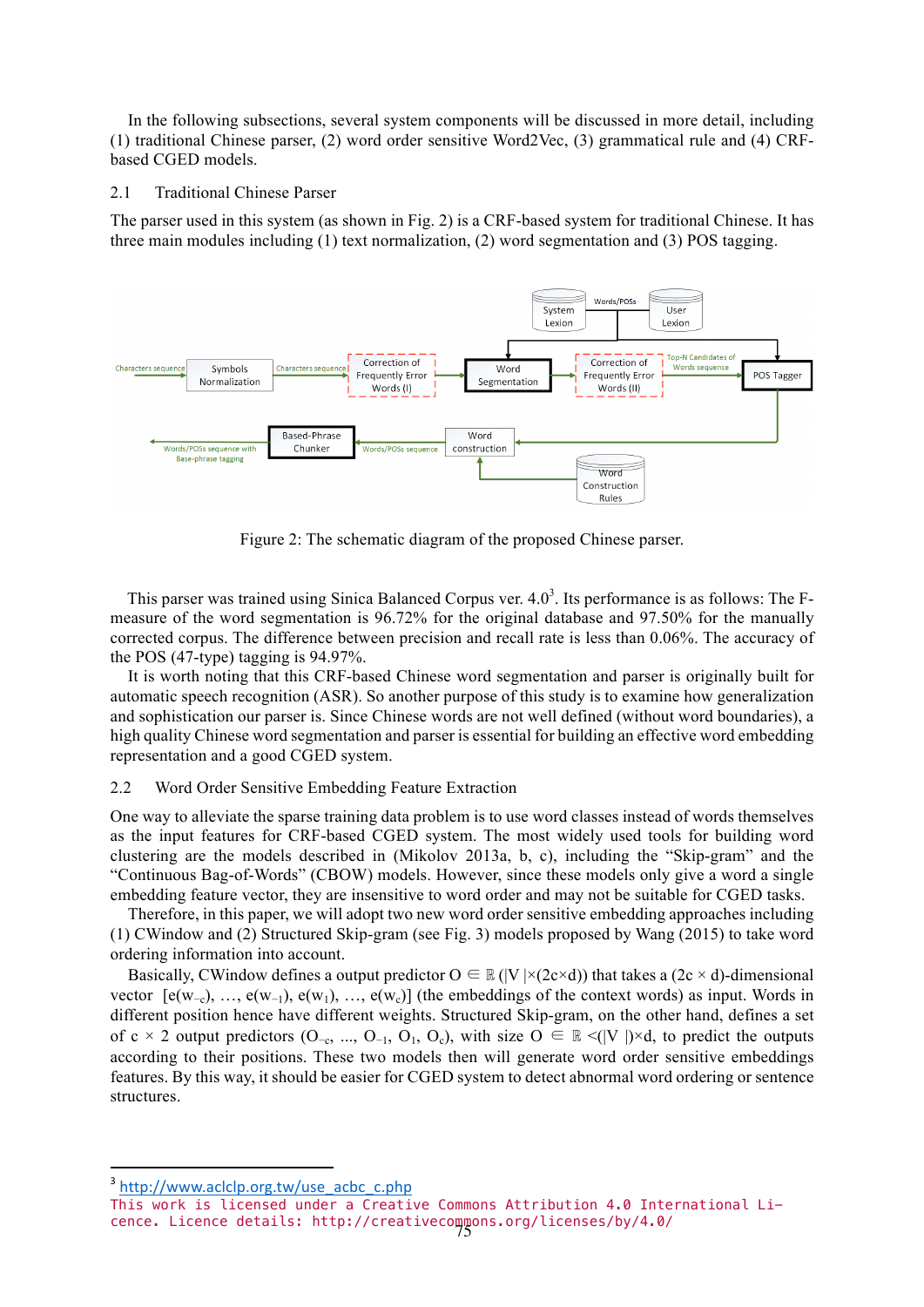

Figure 3: Illustration of the CWindow and Structured Skip-gram models.

# 2.3 Error-Prone Words

To detect some common grammatical errors often made by CFLs, a set of error patterns could be used to assist CGED system. For example, Yeh (2015) checked the following words in his CRF-based CGED system:

- **Ouantifiers** 
	- $\checkmark$  #. of human: " $\hat{\mathbb{Z}}$ " or "個"
	- ✓ #. of animals: "隻", "匹", "頭", or "條"
	- $#$  of things: "件"
	- ü #. of buildings: "座" or "棟"
	- ü #. of vehicle: "臺", "輛", "架" or "艘"
- l Error-prone words (word + POS)
	- $\checkmark$  "<sup>#</sup>E (let)" + "Nh" or "Na" or "Nep"
	- $\checkmark$  " $\mathbb{R}$ (with)" + "VA" or "Nh" or "Na"
	- ü "應該(maybe)" or "好像(like)" or "到底(at last)" + "Nh" or "Na"
	- $\checkmark$  " $\in \mathbb{R}$  (already)" + "Neqa" or "Neu"
	- "Neqa" or "Neu" + "P" or "Na" or "VA"

After some literature survey, it is found that CFLs also often use " $\frac{1}{\mathcal{E}}$ (is)", " $\frac{1}{\mathcal{E}}$ (of)" and " $\frac{1}{\mathcal{I}}$ (finish)" incorrectly. Therefore, this work will specially considers a set of 9 error-prone words including "把(let)", "跟(with)", "應該(maybe)", "好像(like)", "到底(in the end)", "已經(already)", "是(is)", "的(of)" and " $\vec{J}$  (finish)". Here are some real error examples produced by CFLs (from TOCFL learner corpus):

- Redundant: " $\mu$ [let)", " $\frac{1}{k^2}$ (is)" or " $\frac{1}{k^2}$ (of)" or " $\frac{1}{k}$ "
	- ü 看著我把搖搖頭。("看著我把搖搖頭" should be "看著我搖搖頭")
	- ü 她是很漂亮。("她是很漂亮" should be "她很漂亮")
	- 張愛文住在台北,他是十六歲。("他是十六歲" should be "他十六歲")
	- ✔ 我想請你在日本料理的餐廳吃飯,好不好?("我想請你在日本料理的餐廳吃飯" should be "我想請你在日本料理餐廳吃飯")
	- ü 幸虧沒有別的人先買走了。 ("幸虧沒有別的人先買走了" should be "幸虧沒有別的人 先買走")
- l Disorder: "跟(with)", "應該(should)", "好像(seem)", "到底(in the end)"
	- ü 要不要下了課去西門跟我看電影?("要不要下了課去西門跟我看電影" should be "要不 要下了課跟我去西門看電影")
	- ✔ 家長也應該不讓小孩子亂玩網路遊戲。("家長也應該不讓小孩子亂玩網路遊戲" should be "家長也不應該讓小孩子亂玩網路遊戲")
	- ü 到底我哪裡有錯?("到底我哪裡有錯" should be "我到底哪裡有錯")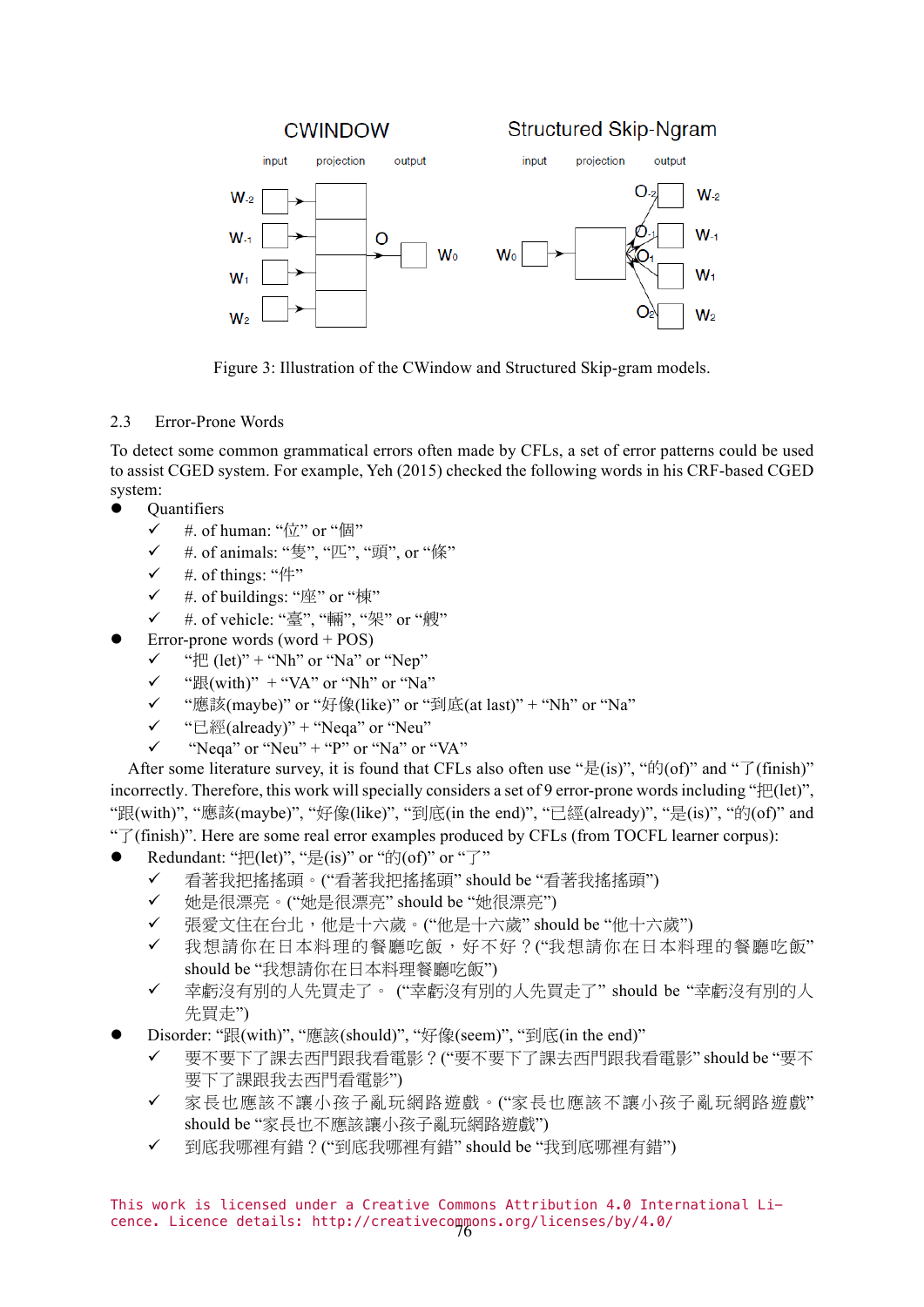- ✔ 現在我跟這瑞典人的關係是已經很好的朋友。("現在我跟這瑞典人的關係是已經很好 的朋友" should be "現在我跟這瑞典人的關係已經是很好的朋友")
- Selection: "好像"
	- 我覺得為了知道他們的想法,學生應該學他們的文化。好像他們的生活方式,歷史 甚麼的。("好像他們的生活方式" should be "例如他們的生活方式")
- Missing: "了(finish)"
	- ü 你找到工作,恭喜恭喜!("你找到工作" should be "你找到工作了")

## 2.4 CRF-based Chinese Grammatical Error Detection

The performance of CRF-based model is mainly decided by the quality of feature engineering. In this work, five different features and four sets of feature templates are designed for building our CRF-based CGED system.

First, the five features are (1) word length, (2) POS, (3) reduced  $POS<sup>4</sup>$ , (4) word class index, (5) errorprone word indicator. Fig. 4 shows an example of how these features are putting together with the grammatical error-type ground-truth to form a training data file.

| 你開<br>Nh<br>N<br>84<br>0<br>0<br>VC<br>546<br>Vt<br>0<br>374<br>Neu<br>DET<br>B-R<br>0<br>個慶的<br>Nf<br>624<br>I -R<br>0<br>M<br>834<br>Nа<br>N<br>祝會<br>0<br>DE2<br>$\frac{752}{126}$<br>的<br>0<br>i時我不會參加<br>時我不會參<br>Nа<br>0<br>0<br>N<br>84<br>Nh<br>N<br>0<br>0<br>715<br>ADV<br>0<br>D<br>834<br>ADV<br>$B-R$<br>0<br>D<br>VC<br>Vt<br>952<br>0<br>0<br>PM<br>$-2$<br>622<br>ЫĀ<br>0<br>0<br>是0<br>,<br>SHI<br>Vt<br>是因我在外监<br>0<br>622<br>Cbb<br>0<br>84<br>Nh<br>0<br>N<br>0<br>P<br>116<br>0<br>0<br>P<br>Nс<br>N<br>6<br>VC<br>546<br>Vt<br>$B-R$<br>81<br>0<br>2<br>0 |         |    |   |  |  |
|---------------------------------------------------------------------------------------------------------------------------------------------------------------------------------------------------------------------------------------------------------------------------------------------------------------------------------------------------------------------------------------------------------------------------------------------------------------------------------------------------------------------------------------------------------------------------------|---------|----|---|--|--|
|                                                                                                                                                                                                                                                                                                                                                                                                                                                                                                                                                                                 | 做<br>工作 | Nа | N |  |  |
|                                                                                                                                                                                                                                                                                                                                                                                                                                                                                                                                                                                 |         |    |   |  |  |

Figure 4: An example list of features and error-type ground-truth for training our CRF-based CGED model. The columns from left to right are word, word length, POS, reduced POS, word class index, error-prone word indicator and grammatical error-type ground-truth, respectively.

Second, the four sets of feature templates are specified in Table 1. They consider some combinations of the five features (and their n-grams). It is worth noting that the fourth template " $(POS_{n-1}EPWI_n)$ "  $POS_{n+1}$ " could be treated as a generalization of the "Error-prone words (word + POS)" pattern proposed in Yeh (2015) (mentioned in previous subsection).

| Features                   | <b>Features Templates</b>                                                                                                                                                           |
|----------------------------|-------------------------------------------------------------------------------------------------------------------------------------------------------------------------------------|
| Word Class                 | $C_{n-2}$ , $C_{n-1}$ , $C_n$ , $C_{n+1}$ , $C_{n+2}$ , $(C_{n-2}$ , $C_{n-1}$ , $C_n$ ), $(C_n$ , $C_{n+1}$ , $C_{n+2}$ , $(C_{n-1}$ , $C_n$ , $C_{n+1}$ ), $(C_{n-2}$ , $C_{n-1}$ |
|                            | $C_n C_{n+1} C_{n+2}$                                                                                                                                                               |
| POS+RPOS                   | $(RPOS_{n-2}RPOS_{n-1}POS_{n}), (RPOS_{n-1}POS_{n}RPOS_{n+1}), (POS_{n}RPOS_{n+1}RPOS_{n+2})$                                                                                       |
| RPOS+Word Class            | $(RPOS_{n-2}RPOS_{n-1}C_n)$ , $(RPOS_{n-1}C_nRPOS_{n+1})$ , $(C_nRPOS_{n+1}RPOS_{n+2})$                                                                                             |
| Error-Prone Word Indicator | $(POS_{n-1}EPWI_n POS_{n+1})$                                                                                                                                                       |

Table 1: List of feature templates designed for building our CRF-based CGED system. Here "C", "POS", RPOS and EPWI are the word class index, POS, reduced POS and error-prone word indicator, respectively.

 $\frac{4 \text{ http://ckipsvr.iis.sinica.edu.tw/cat.htm}}$ 

This work is licensed under a Creative Commons Attribution 4.0 International Licence. Licence details: http://creativecommons.org/licenses/by/4.0/ 77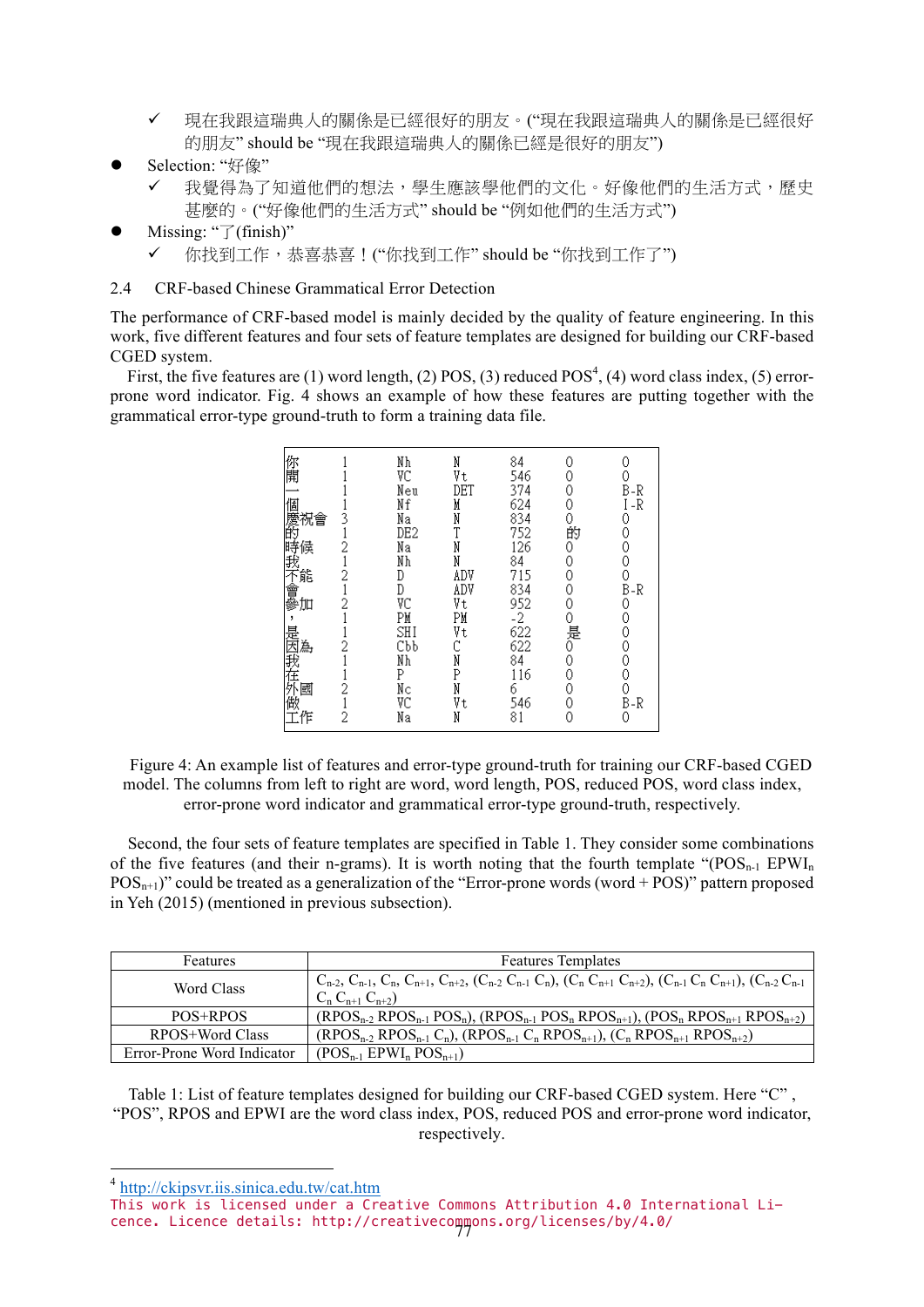## 3 NLP-TEA 3 & CGED Shared Task

The goal of the NLP-TEA3&CGED shared task is to develop systems to automatically diagnose Chinese sentences written by CFLs. The systems should indicate where and what type of errors are embedded in CFLs' sentence.

In the following experiments, the effectiveness of the error-prone word templates was first checked. Then the performance of the new "CWindow" and "Structured Skip-gram" were compared with the original "Skip-gram" and the "CBOW" models. Finally, the official evaluation results of our three CWindow-based submissions were discussed.

## 3.1 TOCFL learner database

The TOCFL learner database (NLP-TEA3) provided by the organizers was used to develop our CGED system. In order to enlarge the pool of training samples, the data sets of the two previous editions of this shared task, i.e., NLP-TEA1 (Yu et al. (2014)) and NLP-TEA2 (Lee et al. (2015)) are also added together. In the end, there are in total 63,462 sentences for system development. Table 2 shows the statistics of different grammatical error types on the development dataset.

| Error-type | #. of errors |
|------------|--------------|
| Disorder   | 1,980        |
| Redundant  | 4,971        |
| Missing    | 90           |
| Selection  | 10,686       |
| Correct    | 35,141       |

Table 2: Statistics of the numbers of error-types made by CFLs on our training corpus.

The development data was further divided into a training and a testing subsets by a ratio of 9:1. Therefore, there are 57,116 and 6,346 sentences in the training and testing subsets, respectively.

# 3.2 Model Settings

Four types of embedding representations including CBOW, Skip-gram, Structured Skip-gram and CWindow models were built using the modified Word2Vec toolkit<sup>5,6</sup>. They were all trained using the same set of text corpora including  $(1)$  LDC Chinese Gigaword Second Edition<sup>7</sup>,  $(2)$  Sinica Balanced Corpus ver. 4.0, (3) CIRB0303<sup>8</sup> (Chinese Information Retrieval Benchmark, version 3.03), (4) Taiwan Panorama Magazine<sup>9</sup>, (5)  $TCC300^{10}$  and (6) Wikipedia (ZH\_TW version).

In all methods, the vector size was set to 300 and using a context window of 13  $(6+1+6)$  words. To speed up the computation, the probability of a target word was estimated with the hierarchy Softmax method. After the vector space is established, k-mean algorithm was utilized to cluster all words into 1,024 classes.

Finally, the CRF++ toolkit developed by Kudo<sup>11</sup> was utilized to build our CRF-based CGED system. It is worth noting although there are four different Word2Vec frontends but the CRF backend is the same (except the input word class features) for all following experiments.

3.3 Preliminary Results on Development Dataset

First of all, Table 3 shows the impact of (with and without) error-prone words evaluated using a CWindow/CRF-based system. According the results, it indicates that those special words did help to

s<br>**https://code.google.com/p/word2vec/** 

 $\frac{1}{6}$ https://github.com/dav/word2vec

<sup>7</sup>https://catalog.ldc.upenn.edu/LDC2005T14

<sup>8</sup> http://www.aclclp.org.tw/use\_cir.php

<sup>&</sup>lt;sup>9</sup> http://www.aclclp.org.tw/use\_gh\_c.php

<sup>&</sup>lt;sup>10</sup> http://www.aclclp.org.tw/use\_mat.php - tcc300edu

<sup>11</sup> https://taku910.github.io/crfpp/

This work is licensed under a Creative Commons Attribution 4.0 International Li-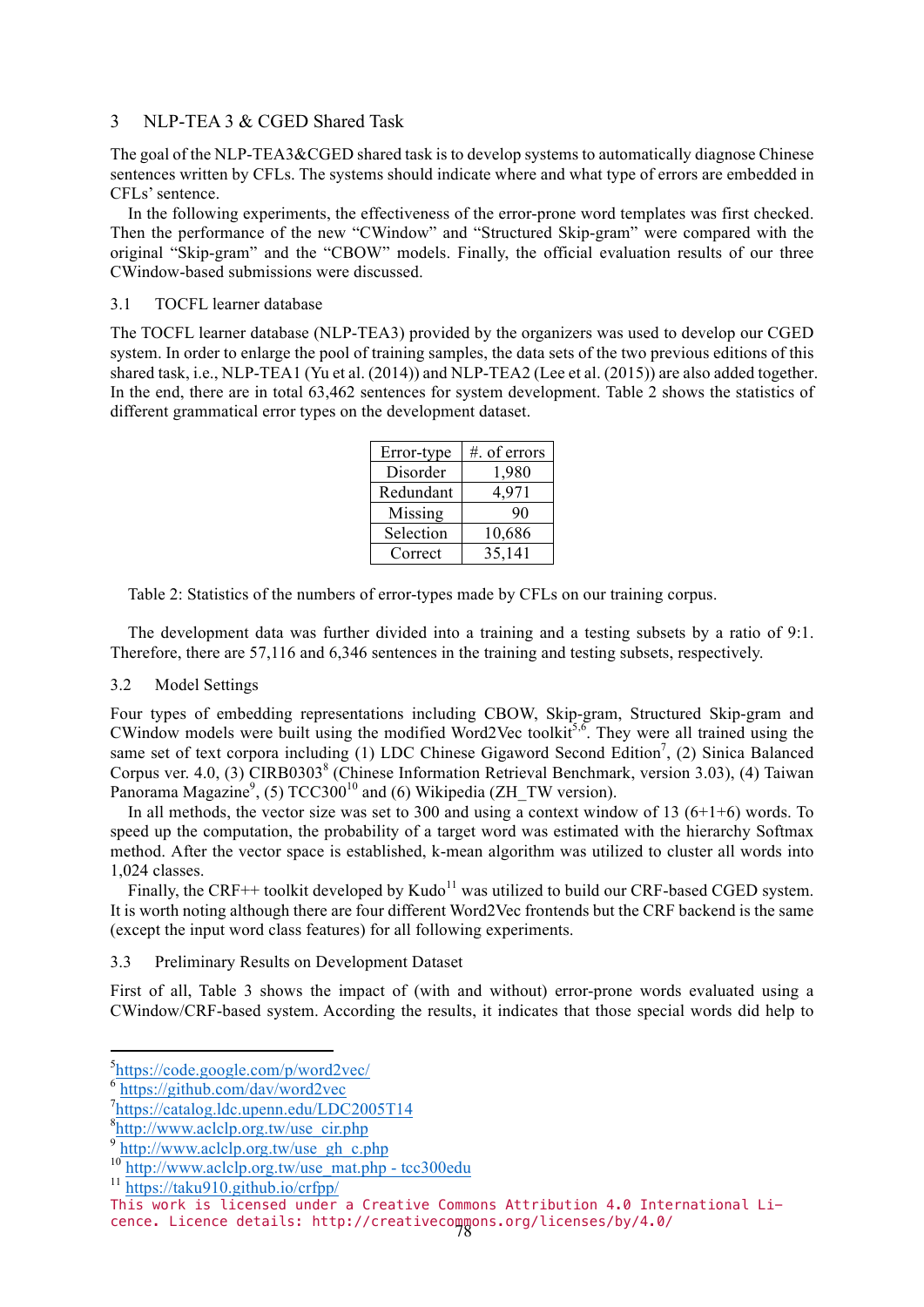improve the performance of our CRF-based CGED system. Therefore, those error-prone words will be considered in all systems reported below.

| Approach | <b>Accuracy</b> | Precision | Recall    | F1        |
|----------|-----------------|-----------|-----------|-----------|
| Without  | 89.91%          | 52 17%    | $10.69\%$ | $17.75\%$ |
| With     | 89.89%          | 52.32%    | 10.89%    | $18.03\%$ |

Table 3: Performance comparison on the effectiveness of adding the error-prone words feature templates on a CWindow/CRF-based CGED system.

Second, Table 4 showed the performance of the Structured Skip-gram-, CWindow-, Skip-gram- and CBOW-based CGED systems (all take error-prone words into account). It is found that CWindow achieved the best F1-score. Because F1-score is the most balanced performance measurement, all our submissions will use the CWindow-based approach.

| Approach             | Accuracy | Precision | Recall    | F1    |
|----------------------|----------|-----------|-----------|-------|
| Skip-gram            | 89.59%   | 44.57%    | $10.49\%$ | 16.98 |
| <b>CBOW</b>          | 89.91%   | 52.00%    | $10.32\%$ | 17 22 |
| Structured Skip-gram | 90.02%   | 56.97%    | 10.19%    | 17 29 |
| CWindow              | 89 89%   | 52.32%    | 10.89%    | 18 03 |

Table 4:Performance of the Structured Skip-gram-, CWindow-, Skip-gram- and CBOW-based CGED systems (all take error-prone words into account).

#### 3.4 Official Evaluation Results

Three runs (NCTU+NTUT-Run1, Run2 and Run3) were submitted to NLP-TEA 2016 CGED shared task for official evaluation. All submissions are CWindow-based systems, since CWindow achieved the best performance in preliminary experiments. The only difference between these three runs is that they have different FA performance (i.e., different operating points). Table 5 shows the official evaluation results of our three submissions.

Among three submissions, Run1 has the lowest FA and highest precision rate in all three measurements comparing with other participants. Especially, Run1 achieved 0.1362 FA, 0.4603 accuracy, 0.2542 precision and 0.0483 recall rate in position-level. Since FA is the most important factor that influences users' experiences on CGED applications, the proposed approach is quite promising.

|                | <b>False Positive</b> | <b>Detection-Level</b> |           |        |        |          | <b>Identification-Level</b> |        |        | <b>Position-Level</b> |                    |        |        |
|----------------|-----------------------|------------------------|-----------|--------|--------|----------|-----------------------------|--------|--------|-----------------------|--------------------|--------|--------|
| Team-Run       | Rate                  | Accuracy               | Precision | Recall | F1     | Accuracv | <b>Precision</b>            | Recall | F1     |                       | Accuracy Precision | Recall | F1     |
| NCYU-Run1      | 0.5602                | 0.5507                 | 0.5559    | 0.6542 | 0.6011 | 0.3577   | 0.2749                      | 0.2862 | 0.2805 | 0.1728                | 0.0074             | 0.0056 | 0.0064 |
| NCYU-Run2      | 0.9612                | 0.5218                 | 0.5202    | 0.9726 | 0.6779 | 0.2328   | 0.2265                      | 0.4744 | 0.3066 | 0.0231                | 0.0129             | 0.0195 | 0.0155 |
| NCYU-Run3      | 0.8491                | 0.5363                 | 0.5307    | 0.8959 | 0.6665 | 0.2653   | 0.2384                      | 0.4134 | 0.3024 | 0.058                 | 0.013              | 0.0163 | 0.0145 |
| CYUT-Run1      | 0.347                 | 0.5955                 | 0.6259    | 0.5419 | 0.5809 | 0.5154   | 0.46                        | 0.3021 | 0.3647 | 0.3113                | 0.1461             | 0.1089 | 0.1248 |
| CYUT-Run2      | 0.3558                | 0.5955                 | 0.6236    | 0.5501 | 0.5846 | 0.5133   | 0.4567                      | 0.3061 | 0.3666 | 0.3061                | 0.1432             | 0.1092 | 0.1239 |
| CYUT-Run3      | 0.3635                | 0.5941                 | 0.6205    | 0.5545 | 0.5856 | 0.5078   | 0.4472                      | 0.3001 | 0.3592 | 0.3088                | 0.1196             | 0.0768 | 0.0935 |
| PKU-Run1       | 0.2284                | 0.521                  | 0.5739    | 0.2871 | 0.3828 | 0.4575   | 0.3418                      | 0.1173 | 0.1747 | 0.3844                | 0.0996             | 0.0263 | 0.0416 |
| PKU-Run2       | 0.7205                | 0.5258                 | 0.5292    | 0.7556 | 0.6224 | 0.3242   | 0.2792                      | 0.3712 | 0.3187 | 0.1381                | 0.068              | 0.0824 | 0.0745 |
| PKU-Run3       | 0.525                 | 0.5349                 | 0.5467    | 0.5907 | 0.5678 | 0.3705   | 0.2729                      | 0.2192 | 0.2431 | 0.2331                | 0.0872             | 0.0651 | 0.0745 |
| NCTU+NTUT-Run1 | 0.1362                | 0.5442                 | 0.6593    | 0.246  | 0.3583 | 0.511    | 0.4892                      | 0.1224 | 0.1958 | 0.4603                | 0.2542             | 0.0483 | 0.0811 |
| NCTU+NTUT-Run2 | 0.2913                | 0.553                  | 0.6       | 0.4077 | 0.4855 | 0.4793   | 0.4036                      | 0.1982 | 0.2659 | 0.3784                | 0.1644             | 0.0639 | 0.092  |
| NCTU+NTUT-Run3 | 0.32                  | 0.5612                 | 0.6013    | 0.4504 | 0.515  | 0.4773   | 0.3993                      | 0.2185 | 0.2824 | 0.3613                | 0.1521             | 0.0668 | 0.0928 |
| YNU-HPCC-Run1  | 0.6289                | 0.542                  | 0.5444    | 0.7014 | 0.613  | 0.2211   | 0.1588                      | 0.3196 | 0.2122 | 0.0886                | 0.0002             | 0.0002 | 0.0002 |
| YNU-HPCC-Run2  | 0.5931                | 0.5026                 | 0.5167    | 0.5918 | 0.5517 | 0.2322   | 0.1675                      | 0.3136 | 0.2184 | 0.0991                | 0                  | 0      | null   |
| YNU-HPCC-Run3  | 0.3382                | 0.4847                 | 0.503     | 0.3195 | 0.3908 | 0.4023   | 0.281                       | 0.1359 | 0.1832 | 0.2797                | 0.0012             | 0.0005 | 0.0007 |

Table 5: Official TOCFL evaluation results of NLP-TEA3&CGED shared task.

This work is licensed under a Creative Commons Attribution 4.0 International Licence. Licence details: http://creativecommons.org/licenses/by/4.0/ 79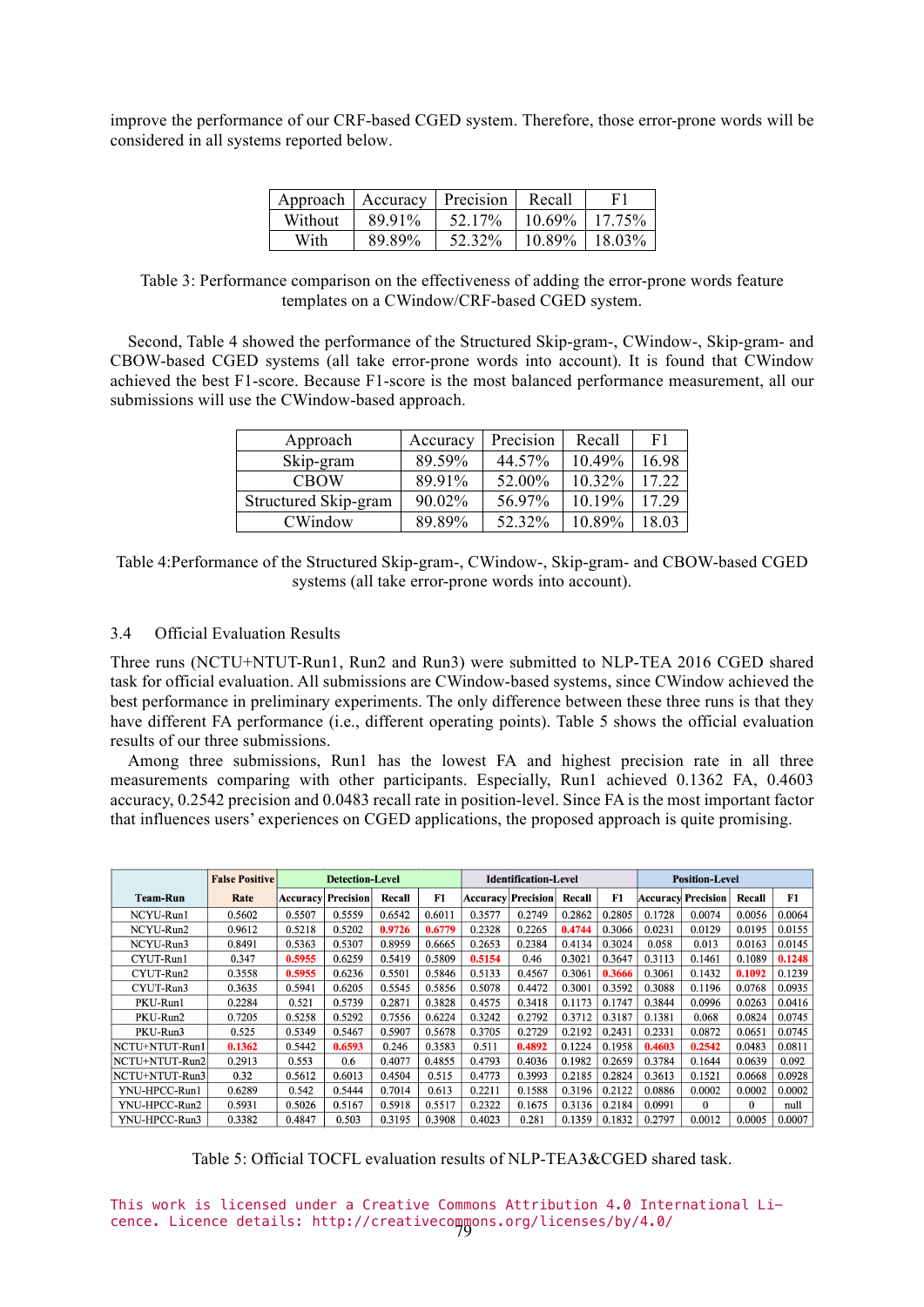#### 4 Conclusion

In this paper, a word order sensitive embedding features/CRF-based CGED system was proposed and implemented for participating the NLP-TEA-3&CGED shared task. The experimental results showed that the proposed new features did work better than the traditional word order insensitive Word2Vec approaches. Moreover, according to the official evaluation results, our system achieved the lowest FA (0.1342) and the highest precision rates in all three measurements among all participants. Therefore, the proposed approach is a promising one and will be further explored in the near future. Finally, the latest version of our traditional Chinese parser is available on-line at http://parser.speech.cm.nctu.edu.tw.

## Acknowledgment

This work was supported by the Ministry of Science and Technology, Taiwan with contract 105-2221-E-009-142- MY2, 104-2221-E-027-079 and 105-2221-E-027-119

## Reference

- Chen, Po-Lin, Wu, Shih-Hung. (2015). Chinese Grammatical Error Diagnosis by Conditional Random Fields. Proceedings of The 2nd Workshop on Natural Language Processing Techniques for Educational Applications, pages 7–14.
- Cheng, Shuk-Man, Yu, Chi-Hsin, Chen, Hsin-Hsi. (2014) Chinese Word Ordering Errors Detection and Correction for Non-Native Chinese Language Learners. Proceedings of COLING 2014, the 25th International Conference on Computational Linguistics: Technical Papers.
- Lafferty, J., McCallum, A., and Pereira, F. (2001). Conditional random fields: Probabilistic models for segmenting and labeling sequence data. In Proc. of ICML, pp.282-289, 2001
- Lee, Lung-Hao, Chang, Li-Ping, Lee, Kuei-Ching, Tseng, Yuen-Hsien, and Chen, Hsin-Hsi (2013). Linguistic Rules Based Chinese Error Detection for Second Language Learning. In Work-in-Progress Poster Proceedings of the 21st International Conference on Computers in Education (ICCE'13), Denpasar Bali, Indonesia, 18-22 November, 2013, pp. 27-29.
- Lee, Lung-Hao, Yu, Liang-Chih, Lee, Kuei-Ching, Tseng, Yuen-Hsien, Chang, Li-Ping, and Chen, Hsin-Hsi. (2014). A Sentence Judgment System for Grammatical Error Detection. In Proceedings of the 25th International Conference on Computational Linguistics (COLING'14), Dublin, Ireland, 23-29 August, 2014, pp. 67-70.
- Lee, Lung-Hao, Liang-Chih Yu, and Li-Ping Chang. 2015. Overview of the NLP-TEA 2015 shared task for Chinese grammatical error diagnosis. In Proceedings of the 2nd Workshop on Natural Language Processing Techniques for Educational Applications (NLP-TEA 2015). 1-6.
- Lin, Chuan-Jie, and Chen, Shao-Heng. (2015). NTOU Chinese Grammar Checker for CGED Shared Task. Proceedings of The 2nd Workshop on Natural Language Processing Techniques for Educational Applications, pages 15–19,
- Mikolov, Tomas, Chen, Kai, Corrado, Greg, and Dean, Jeffrey. (2013a). Efficient Estimation of Word Representations in Vector Space. In Proceedings of Workshop at ICLR.
- Mikolov, Tomas, Sutskever, Ilya, Chen, Kai, Corrado, Greg, and Dean, Jeffrey. (2013b). Distributed Representations of Words and Phrases and their Compositionality. In Proceedings of NIPS.
- Mikolov, Tomas, Yih, Wen-tau, and Zweig, Geoffrey. (2013c). Linguistic Regularities in Continuous Space Word Representations. In Proceedings of NAACL HLT.
- Wang, Ling, Dyer, Chris, Black, Alan, and Trancoso, Isabel, (2015). Two/Too Simple Adaptations of Word2Vec for Syntax Problems. Proceedings of the 2015 Conference of the North American Chapter of the Association for Computational Linguistics: Human Language Technologies.
- Wang, Yih-Ru, and Liao, Yuan-Fu (2015). Word Vector/Conditional Random Field-based Chinese Spelling Error Detection for SIGHAN-2015 Evaluation. Proceedings of the Eighth SIGHAN Workshop on Chinese Language Processing (SIGHAN-8), pages 46–49, Beijing, China, July 30-31.
- Xiang, Yang, Wang, Xiaolong, Han, Wenying, and Hong, Qinghua. (2015). Chinese Grammatical Error Diagnosis Using Ensemble Learning. Proceedings of The 2nd Workshop on Natural Language Processing Techniques for Educational Applications, pages 99–104.

This work is licensed under a Creative Commons Attribution 4.0 International Licence. Licence details: http://creativecommons.org/licenses/by/4.0/ 80